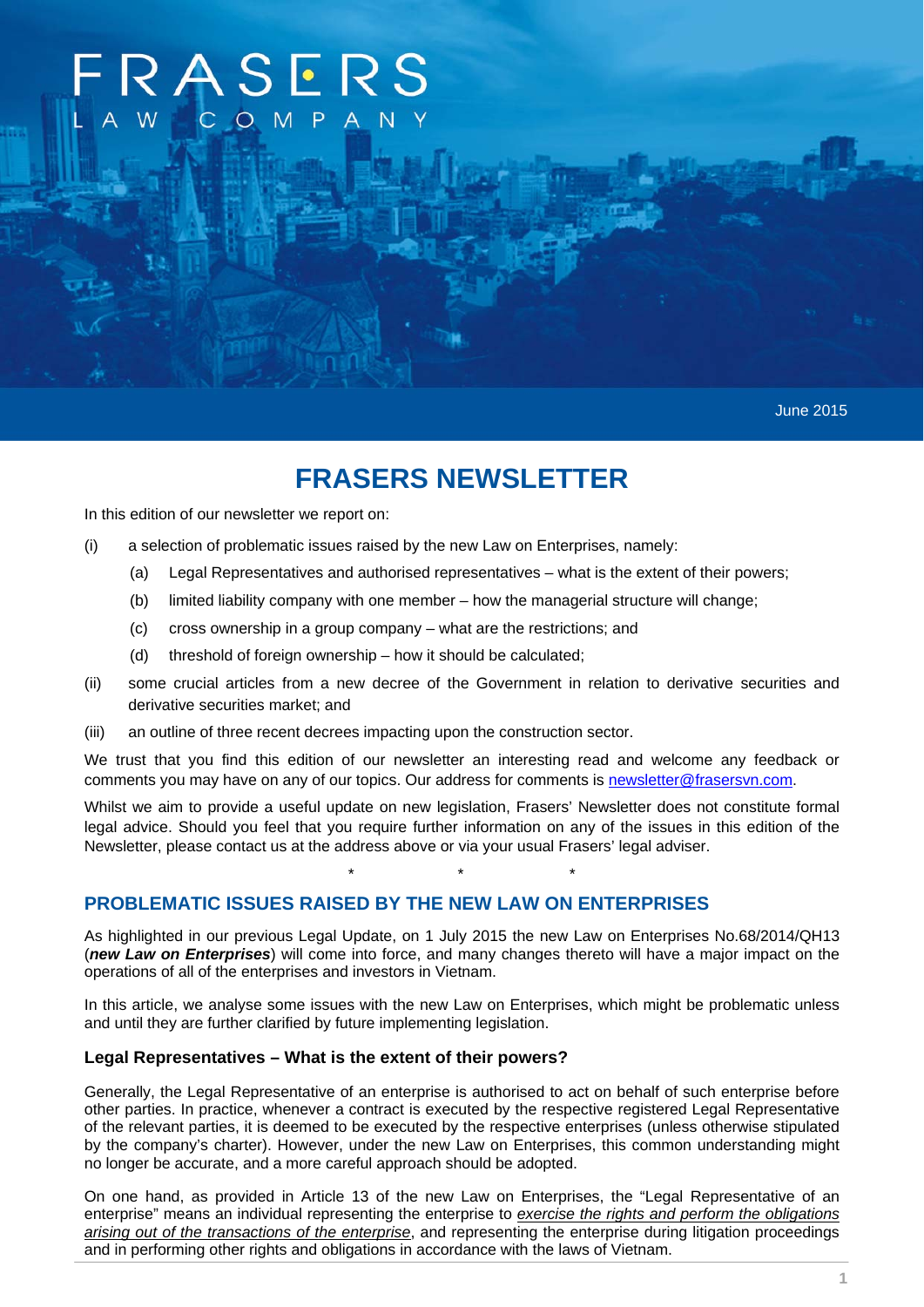

On the other hand, according to the relevant provisions of the new Law on Enterprises, the authority to execute contracts on behalf of the company is now expressly assigned to the (General) Director, the Chairman of the Members' Council, the President, the unlimited liability partners or the owner of the private company as the case may be. Therefore, from a restricted perspective, the Legal Representative may *not* be the person automatically authorised to represent the enterprise to *execute transaction documents*.

While the new Law on Enterprises is inconsistent on this issue, the Civil Code is also unable to provide clear guidance. According to the Civil Code, a Legal Representative has the right to *enter into and perform* all civil transactions in the interests of the represented legal entity, unless otherwise provided by the law. It seems therefore that a clear answer to the question, "Who is authorised to act on behalf of an enterprise to enter into contracts?" is not possible at the moment.

Thus, in order to identify who has the power to execute contracts on behalf of a certain company, the other parties shall always and carefully check the wording of the charter of such company, as well as its enterprise business registration certificate.

# **President of a LLC1 – What is the extent of his powers?**

According to Article 80.3 of the new Law on Enterprises, a decision of the President of a limited liability company with one member (*LLC1*) implementing the rights and obligations of the company owner shall take effect from the date of approval by the company owner (unless otherwise stipulated in the charter of the company).

However, Article 16.1 of the new Law on Enterprises expressly states that "all restrictions of an owner, member or shareholder (collectively referred to as *Principals*) on the authorised representatives with respect to the performance of the rights and obligations of the Principals at the Members' Council or the General Meeting of Shareholders shall have no legal validity with respect to the rights of a third party."

It seems therefore that there is an inconsistency between the above provisions. As a result, please note that notwithstanding whether or not your company's charter provides any restriction on the validity of the President's resolutions, such restriction appears to have no legal validity with respect to the rights of a third party.

## **Managerial structure of an LLC1 – Is it compliant with the new law?**

In line with the current Law on Enterprises if an LLC1 has more than one authorised representative, such LLC1 must be run with the managerial model based on a Members' Council.

It is also quite transparent under the new Law on Enterprises that the Members' Council of an LLC1 shall be made up of between three and seven members.

Consequently, for the purpose of compliance with the new Law on Enterprises, in case the Members' Council of an LLC1 has two or more than seven members, the owner is recommended to:

- adjust the number of the authorised representatives to be between three and seven members in order to maintain the model based on a Members' Council; or
- convert the managerial structure of the company from the model based on a Members' Council to the model based on a President (being the sole authorised representative of the owner).

#### **Cross ownership in a group company – What is the restriction?**

According to Article 189 of the new Law on Enterprises, subsidiary companies are not permitted to invest in the contribution of capital to, or to purchase the shares of, a parent company. Furthermore, subsidiary companies of the same parent company are not permitted to jointly contribute capital or purchase shares in order to achieve mutual cross ownership.

As further detailed in a recent draft Decree providing guidelines on implementing the new Law on Enterprises (*Draft Decree*), "cross-ownership" means that two or more enterprises concurrently own each other's capital contribution portions or shares.

It is noted that a company shall be deemed to be the parent company of another company if it:

owns more than 50% of the charter capital or the total number of ordinary shares of the other company; has the right to directly or indirectly make decisions on the appointment of the majority or all members of the Board of Management, the director or general director of the other company; or

has the right to make decisions on amendments of, or additions to, the charter of the other company.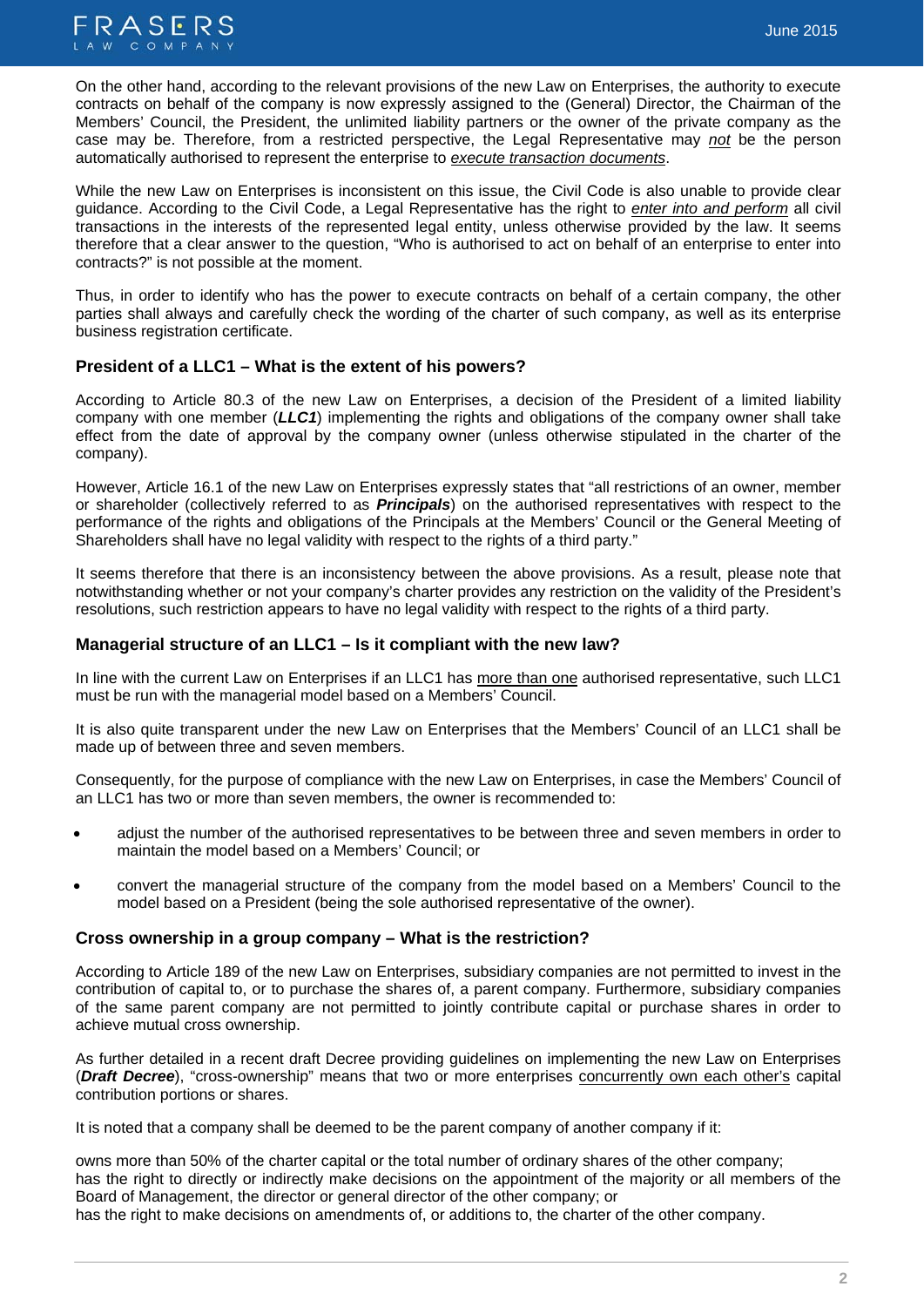

In addition, subsidiary companies having the same parent company being an enterprise with at least 65% charter capital owned by the State are not permitted to jointly contribute capital to establish another enterprise.

On the basis of the above provisions, the restrictions on cross ownership in a group company could be illustrated as follows:



#### **Notes:**

\* If Holding Company has the right to directly or indirectly appoint the majority or all of the members of the Board of Management or the (General) Director of Subsidiary 3, it could be considered as being the parent company of Subsidiary 3. In this case, Subsidiary 3 could not hold equity in the Holding Company.

\*\* If Holding Company is a 65% (or more) State-owned enterprise, Subsidiary 1 and Subsidiary 2 would not be permitted to establish Subsidiary 3.

#### **Threshold of foreign ownership – Is there any change to the way it is calculated?**

Pursuant to Article 4.27 of the new Law on Enterprises, the ownership ratio of foreign investor(s) means the aggregate ratio of ownership in the voting capital by all foreign investors in a Vietnamese enterprise.

However, according to Article 23.1(a) of the new Law on Investment, an enterprise would be considered as being a foreign invested enterprise where at least 51% of its charter capital is held by a foreign investor(s).

In certain joint stock companies, there are non-voting preference shares which are included in the charter capital of a company. In such cases, according to the new Law on Enterprises and the new Law on Investment, it is difficult to calculate the exact amount of foreign ownership since the basis for calculation is unclear when the charter capital is different from the voting capital. It seems therefore that we need to wait for further guidelines on how the amount of foreign ownership in a joint stock company shall be calculated.

#### **DERIVATIVE SECURITIES AND DERIVATIVE SECURITIES MARKET**

Derivative securities are commonly regarded as securities whose values are based on, and are derived from, their relationships to other securities, reference rates, commodities, indices or other types of underlying assets. At an international market level, derivative securities in particular, and derivative financial instruments in general, have become commonplace tools used by different types of market players to allocate market risks associated with their business. With respect to the derivative market of Vietnam, the regulatory framework for such a derivative market under the laws of Vietnam is at a very preliminary stage of its development when compared with developed jurisdictions.

The Government of Vietnam has planned a route to build up a regulatory market for derivative transactions, and proposes to officially commence operations in such market in 2016. In accordance with this plan, the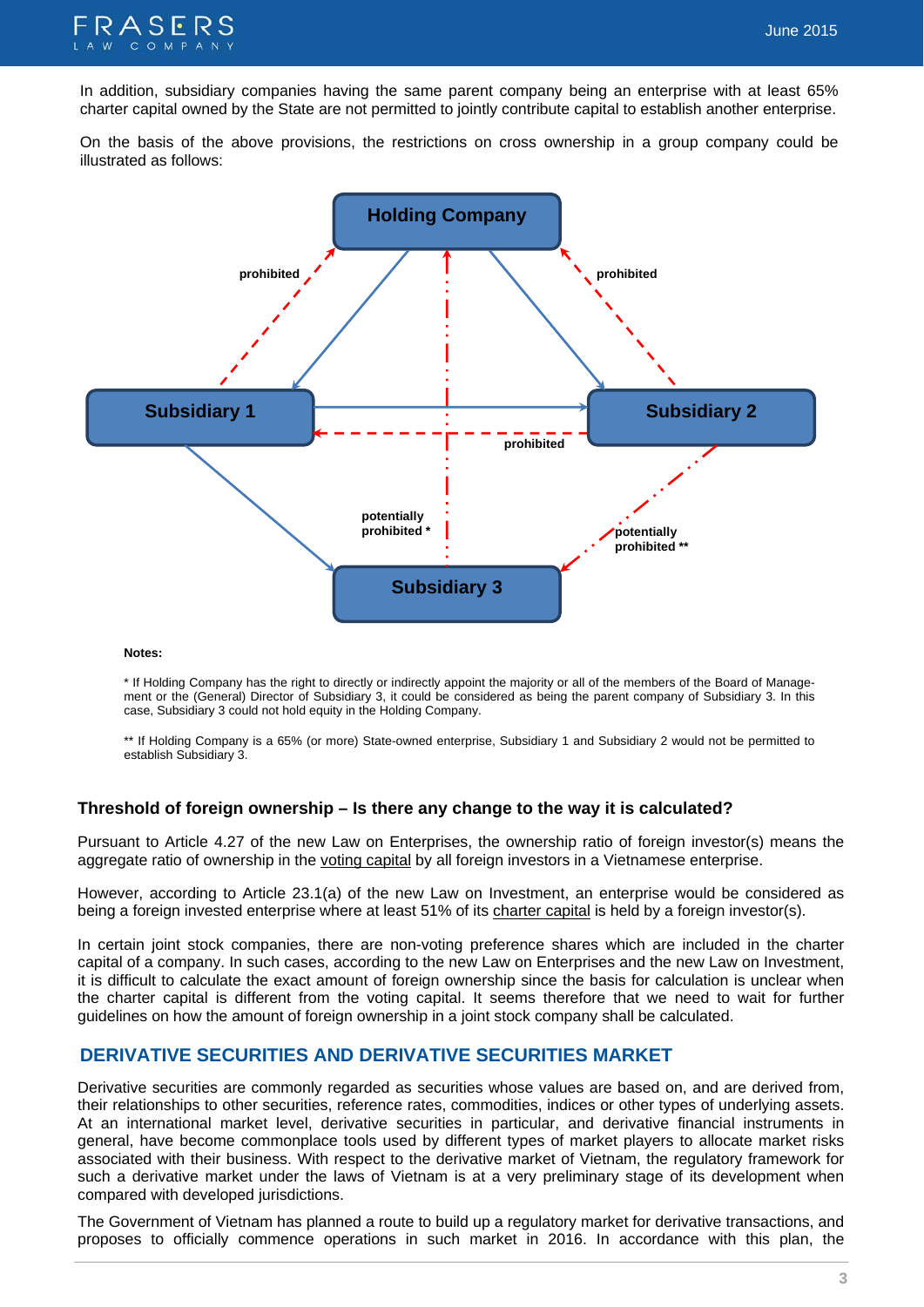Government has issued Decree No. 42/2015/ND-CP dated 5 May 2015, on derivative securities and the derivative securities market (*Decree 42*), which can be considered as a major impetus for a forthcoming regulatory framework for a derivative securities market in Vietnam.

# **Derivative Securities under Decree 42**

Notwithstanding the fact that various types of derivatives are created and exist in practice, Decree 42 directly mentions only three types of derivative securities, including (i) future contracts, (ii) options and (iii) forward contracts. Other types of derivatives shall be subject to the guidelines of the Ministry of Finance (*MOF*).

In particular,

- (i) "futures contract" means a listed derivative security confirming an undertaking between the parties to conduct either of the following transactions:
	- (a) buy or sell a specified quantity of a given underlying asset at a predetermined price on a certain future date; or
	- (b) pay the difference between the predetermined value of the given underlying asset as at the time of signing the contract and its value on a certain future date;
- (ii) "option" means a derivative security confirming the right of the buyer and the obligation of the seller to conduct either of the following transactions:
	- (a) buy or sell a specified quantity of a given underlying asset at a predetermined implementing executed price on, or on a date prior to, a certain future date; or pay the difference between the predetermined value of the underlying asset as at the time of signing the contract and its value on, or on a date prior to, a certain future date; or
	- (b) buy or sell a specified quantity of future contracts at a predetermined implementing price on, or on a date prior to, a certain future date;
- (iii) "forward contract" means a private agreement to trade derivative securities and confirming an undertaking to buy or sell a specified quantity of a given underlying asset at a predetermined price on a certain future date;

The underlying assets embedded with the above derivative securities, pursuant to Decree 42, include securities and/or other assets used as the basis for fixing the value of the derivative securities.

Please note that, pursuant to Decree 42, the MOF is going to provide guidelines on listing and arranging the trading of derivative securities whose underlying assets are securities only. With respect to derivative securities underlined by other types of assets (which are not securities), the issuance of the procedures for listing and trading such derivative securities shall be subject to the requirements and conditions for market development and to the Prime Minister's decisions.

#### **Investment in derivative securities in Vietnam**

For the time being, Decree 42 does not refer to any restrictions on foreign investment into derivative securities in the Vietnamese securities market. Moreover, Article 8.1 of Decree 42 even provides in general that organisations and individuals are permitted to freely invest in derivative securities on the derivative securities market (except for certain special types of finance entities, being securities companies, fund management companies, insurance companies, credit institutions and State owned companies).

Notwithstanding such provision, the matter of foreign ownership limitations and restrictions available under the laws of Vietnam should be taken into serious consideration, especially when, as an entitlement under the derivative securities, the foreign investors shall have the right to purchase, and then own, securities being shares in a Vietnam-domiciled company. For example, the foreign ownership limitation provided in Decision 55/2009/QD-TTg of the Prime Minister, dated 15 April 2009 (i.e. 49% of shares of public companies), would be applicable since its scope governs any types of securities, including derivative securities. At the moment, in accordance with Decree 42, it is not clear how existing foreign ownership restrictions/limitations will be applied to derivative securities transactions.

In order to transact listed derivative securities, an investor will have to liaise with a registered trading member (which is normally a securities company) and a registered clearing member (which is normally a securities company or commercial bank) to open a derivative securities trading account and pay an escrow deposit. Pursuant to Article 29 of Decree 42, an investor is also issued with a reference denomination investor code number, and derivative securities are also issued with trading codes and International Securities Identification Number (ISIN) codes. However, the procedures for issuance of such codes are not yet available.

For the time being, Circular No. 213/2012/TT-BTC of the Ministry of Finance, dated 6 December 2012, has set out procedures for foreign investors investing in the securities market of Vietnam (including, amongst others, for the issuance of securities trading codes and for opening indirect investment accounts), which are also applicable to most types of securities, including derivative securities. It seems that, as a result of Decree 42,

June 2015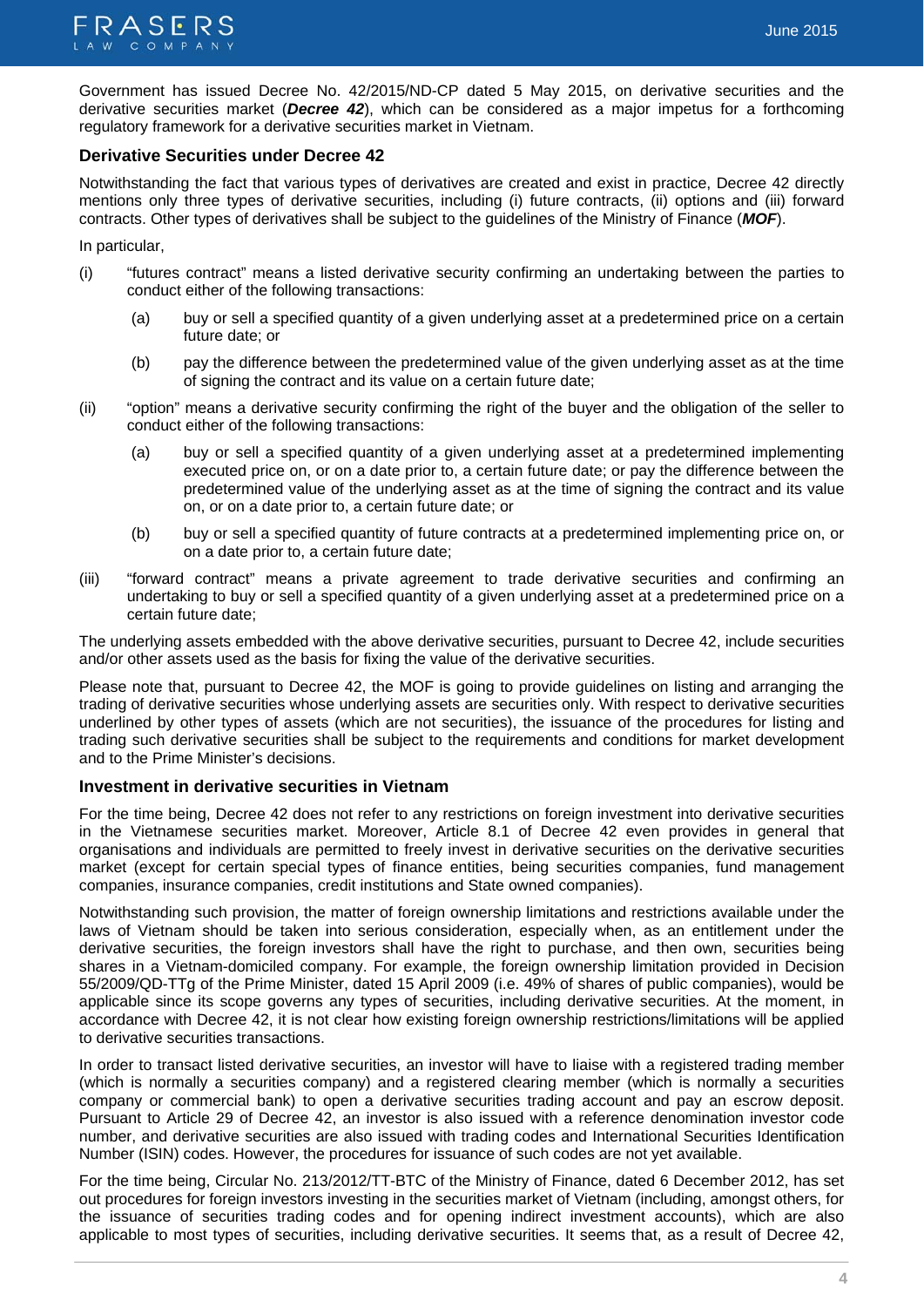

there will be additional procedures applicable to derivative securities investment to be issued by the MOF in the near future.

With respect to the management of a derivative securities trading account, an investor is responsible for fully maintaining the escrow deposit as required by the clearing member, and to supplement its escrow deposit at the request of the clearing member if the value of the assets deposited in escrow falls below the level at which it is required to be maintained. In the case where an investor fails to maintain such escrow deposit and fails to promptly supplement it at the request of the clearing member, the clearing member is entitled to (i) require the investor itself to close, or the clearing member may close or compulsorily liquidate, any open position of the investor, or (ii) use, sell or transfer escrow deposited assets of the investor in order to purchase or create security assets for loans in order to discharge any payment obligations of any open positions of the investor.

## **Organisation and Management of Derivative Securities Market**

The stock exchange shall be the authorised market place for the trading of derivative securities. Participants of this market (typically, trading members and clearing members) must satisfy certain conditions and requirements stipulated in Decree 42.

Derivative securities to be traded on the derivative securities market comprise:

- (i) futures contracts;
- (ii) options;
- (iii) forward contracts with underlying assets being securities traded on the stock exchange; and
- (iv) other listed derivative securities, and unlisted derivative securities traded pursuant to a private agreement with their underlying assets being securities traded on the stock exchange.

We understand that the above derivative securities to be traded on the stock exchange include not only listed derivative securities, but also non-listed securities.

With respect to listed derivative securities, according to Article 9.1 of Decree 42, no organisation or individual apart from the stock exchange is permitted to arrange trading of the listed derivative securities. Investment in and trading of listed derivative securities shall be implemented in accordance with the provisions of Decree 42.

In the case of unlisted derivative securities which are referred to in Article 6.1 of Decree 42, an investor must provide written notice to the Vietnam Securities Depository (*VSD*) both before and after the execution of, and the performance of, the contract. Trading, clearing and enforcing unlisted derivative securities contracts shall be implemented as agreed between the relevant partners and in compliance with the relevant laws. If or when the stock exchange and VSD arranges trading and clearing of unlisted derivatives, this shall be required to be implemented in accordance with the provisions of Decree 42.

Decree 42 shall take effect as from 1 July 2015. Any derivative securities which were traded pursuant to private agreements prior to the effective date of Decree 42 shall continue to be implemented in accordance with the contract between the relevant parties. Any transactions or contracts regarding derivative securities entered into after the effective date of Decree 42 must comply with the provisions of Decree 42. As contemplated in Decree 42, there will be implementing legislation issued by the MOF for the purposes of implementation of Decree 42.

# **NEW GUIDANCE FOR THE LAW ON CONSTRUCTION**

Recently, the Government has issued three decrees to guide the implementation of the new Law on Construction No. 50/2014/QH13 dated 18 June 2014 which came into effect on 1 January 2015 (*Construction Law*), including:

- (i) Decree No. 37/2015/ND-CP dated 22 April 2015, on Construction Contracts (*Decree 37*);
- (ii) Decree No. 44/2015/ND-CP dated 6 May 2015, on Construction Planning (*Decree 44*); and
- (iii) Decree No. 46/2015/ND-CP dated 12 May 2015, on Quality Control and Maintenance of Construction Works (*Decree 46*).

By replacing the existing decrees and by adding some innovative amendments, these decrees, particularly Decree 37, are intended to support the expansion of the real estate market.

#### **Decree 37**

Decree 37 introduces adjustments to the minimum level of advance payments (*MLAP*). With respect to consultancy agreements, the MLAP will become 20% of the value of the agreements having a value of up to VND10 billion (approximately US\$465,000), and 15% of the value of the agreements having a value in excess of VND10 billion. Under Decree No. 48/2010/ND-CP dated 7 May 2010 (*Decree 48***)**, which will be replaced by Decree 37, this ratio was 25% regardless of the value of the consultancy agreements. No change has been made in relation to construction contracts.